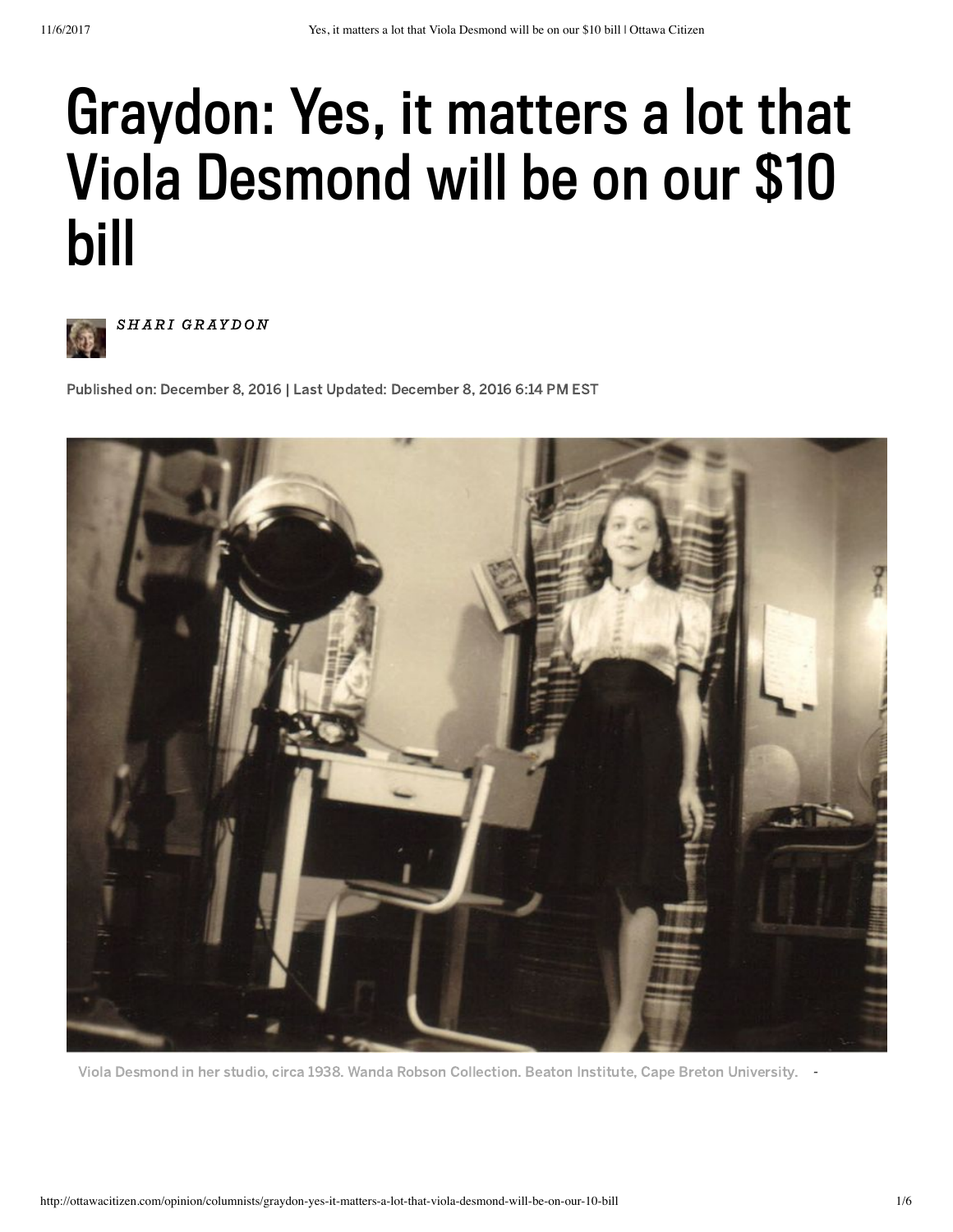## Is putting Viola Desmond [\(http://ottawacitizen.com/news/local‐news/viola‐](http://ottawacitizen.com/news/local-news/viola-desmond-to-be-featured-on-the-10-bank-note) desmond‐to‐be‐featured‐on‐the‐10‐bank‐note) on the Canadian \$10 bill crass symbolism or a significant step forward?

Just ask Adrienne Clarkson. When she served as Governor General, Chinese-Canadian girls across the country suddenly experienced a future of expanded possibilities. A refugee who looked like them serving as the head of state suggested there might be a lot more open doors than previous optics implied.

Symbols matter. A country's institutions – its parliaments and ministers, its anthem and currency – send powerful messages about what and who is valued and important.

Photographs of all-white, all-male, able-bodied political leaders used to paint a picture of power that probably didn't feel exclusive to those who felt reflected by it.

But for others, merely witnessing a swearing-in ceremony that confers authority on men wearing turbans or travelling in wheelchairs, and women of Asian or indigenous descent, feels positively transformational.

The stories we tell about ourselves shape who we are and what we believe, in profound ways. When history books and kids' cartoons alike focus attention primarily on the perspectives of male players, the erasure of women's experience is subtle but devastating.

Growing up on the west coast, I was in my 40s before I'd ever heard of Viola Desmond and the quiet courage that saw her fight for basic human rights – and lose on appeal to the Nova Scotia Supreme Court.

But that wasn't merely a matter of geography, because my taxpayer-funded education also failed to teach me about the shameful episode of the Komagata Maru, in which Canada denied entry to 376 British subjects from Punjab stuck on a ship in Vancouver's harbour in 1914.

As a result, like many white citizens, I grew up naïvely believing racism was not an issue in my proudly multicultural country. My ignorance has been challenged often since: Learning in the 1990s about the disproportionate rates at which aboriginal women went missing or were murdered in British